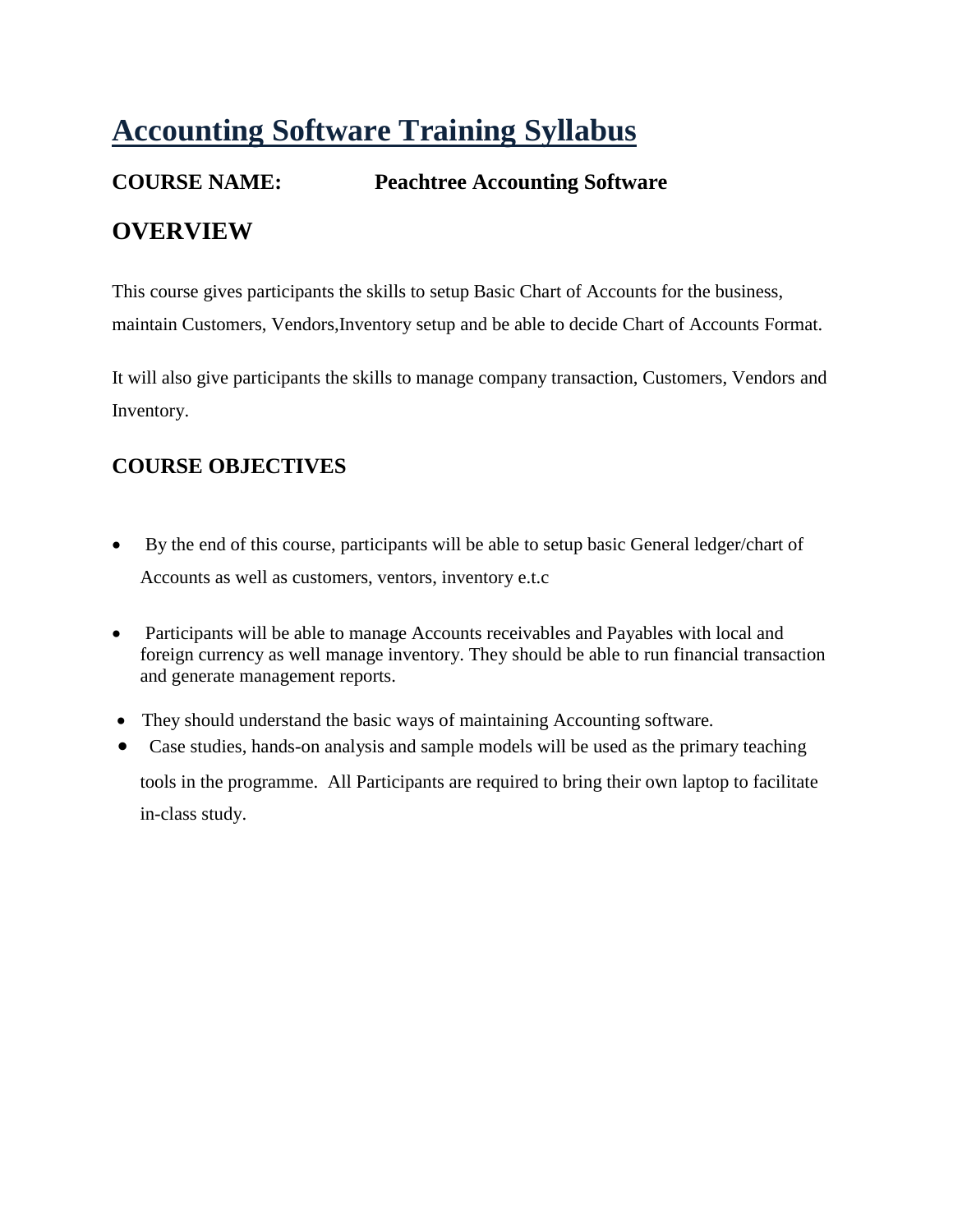### **COURSE CONTENTS**

- Introduction to Computer fundamental
- Overview of Accounting software
- Essence of General Ledger/Chart of Accounts in setup
- Masking General Ledger
- Customer Setup
- Vendors Setup
- Inventory Setup

#### **Customer Transactions Management**

- Overview of Customer Tasks
- Entering Quotes
- Entering Sales Orders
- Entering Proposals
- Entering Sales Invoices
- Printing Sales Invoices
- Print Sales Invoices from Reports
- Voiding Sales Invoices
- Entering Receipts
- Applying Receipts to Sales Invoices
- Entering Cash Sales
- Entering Prepayments
- Entering Credit Card Sales
- Processing Credit Card Sales with a
- Card Reader
- Select for Deposit
- Entering Customer Credit Memos

#### **Vendor Transactions Management**

- Overview of Vendor Tasks
- Entering Purchase Orders
- Receiving Inventory/Entering
- Vendor Bills
- Paying Vendor Bills
- Printing Vendor Checks
- Print Disbursement Checks from Reports
- Voiding Vendor Checks
- Making and Transmitting Electronic
- Payments
- Entering Vendor Credit Memos